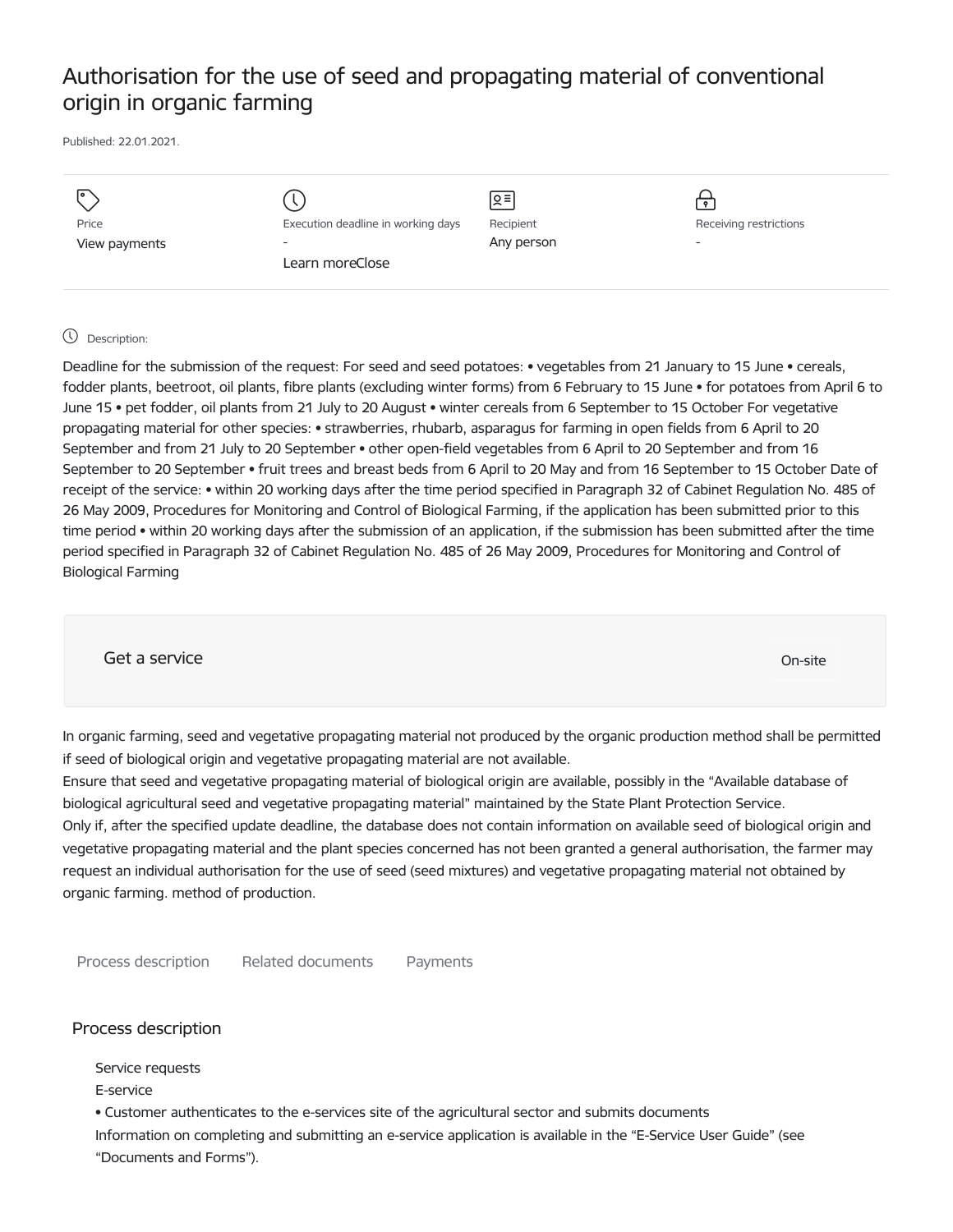#### E-mail

- Customer sends documents to [pasts@vaad.gov.lv](mailto:pasts@vaad.gov.lv) or official electronic address
- documents must be signed with a secure electronic signature

## Mail

• Customer sends documents by mail

## In person

• the customer arrives at the State Plant Protection Service or its regional department and submits documents

If the application specifies the grounds for B, C or D, the application shall be accompanied by a description of the specific circumstances and copies of the documents certifying them.

The State Plant Protection Service shall:

• review the documents submitted;

• decide on the issue of an individual authorisation for the use of seed and vegetative propagating material of conventional origin in organic farming.

# Payment of state fee

• before receiving the service, the State fee of EUR 7.11 (for each variety indicated in the application) must be paid in accordance with Section 2.1 of Cabinet Regulation No. 251 of 16 March 2010, Regulations on State Fee in the field of Organic Farming.

• if an e-service is used, it is possible to pay the national fee online at the time of application.

• if an individual permit is required for a seed mixture prepared in accordance with the rules for growing and marketing of seed (seed binding will be labelled accordingly), the State fee shall be paid for one permit.

• if it is planned to purchase ingredients for the preparation of a seed mixture, the individual authorisation shall be required for each component of the mixture and the national fee shall be paid for each individual authorisation.

• if the seed or vegetative propagating material is intended for scientific purposes or selection (justification D is indicated in the application), the State fee shall not be payable.

State Fee Properties Consignee: Treasury Registration No 90000050138 Account No. LV37TREL1060160919900 Bank: Treasury BIC: TRELLV22 Notes: Revenue classification code 9.1.9.9.

Objective: On the issue of an authorisation for the use of vegetative propagating material and seed in organic farming, if such material and seed have not been obtained using the organic agricultural production method

# Receipt of services

# E-service

• Customer authenticates to the e-services site of the agricultural sector and receives a decision

#### E-mail

• the customer receives a decision to the official e-mail address or e-mail address specified